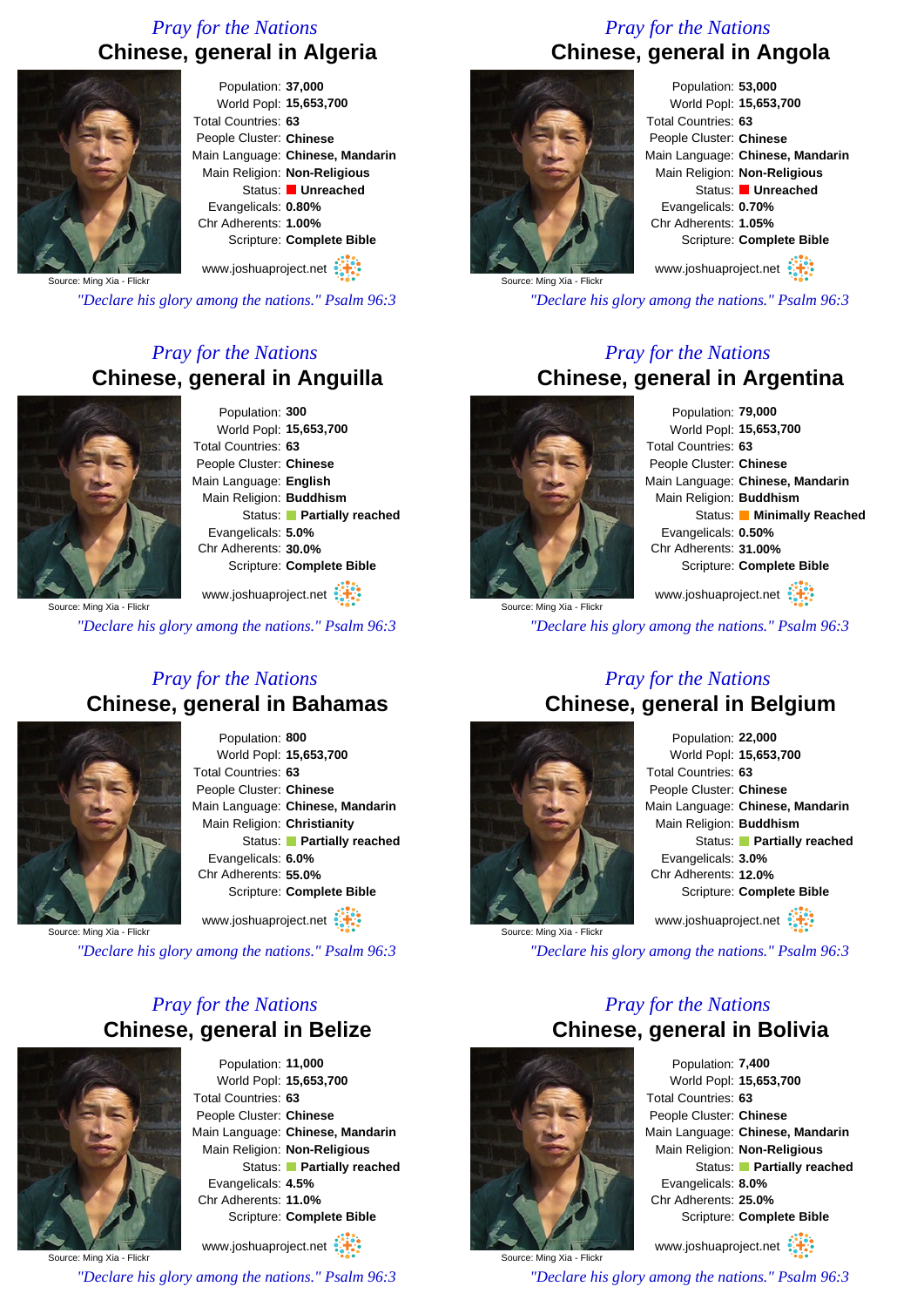#### *Pray for the Nations* **Chinese, general in Botswana**



Population: **1,300** World Popl: **15,653,700** Total Countries: **63** People Cluster: **Chinese** Main Language: **Chinese, Mandarin** Main Religion: **Buddhism** Status: **Partially reached** Evangelicals: **10.0%** Chr Adherents: **25.0%** Scripture: **Complete Bible**

www.joshuaproject.net

Source: Ming Xia - Flick

*"Declare his glory among the nations." Psalm 96:3*

#### *Pray for the Nations* **Chinese, general in Bulgaria**



Population: **1,800** World Popl: **15,653,700** Total Countries: **63** People Cluster: **Chinese** Main Language: **Chinese, Mandarin** Main Religion: **Non-Religious** Status: **Partially reached** Evangelicals: **3.0%** Chr Adherents: **10.0%** Scripture: **Complete Bible**

www.joshuaproject.net :

*"Declare his glory among the nations." Psalm 96:3*

#### *Pray for the Nations* **Chinese, general in Canada**



Population: **1,279,000** World Popl: **15,653,700** Total Countries: **63** People Cluster: **Chinese** Main Language: **Chinese, Mandarin** Main Religion: **Ethnic Religions** Status: **Partially reached** Evangelicals: **8.0%** Chr Adherents: **25.0%** Scripture: **Complete Bible** www.joshuaproject.net

Source: Ming Xia - Flick

*"Declare his glory among the nations." Psalm 96:3*

#### *Pray for the Nations* **Chinese, general in Chile**



Population: **13,000** World Popl: **15,653,700** Total Countries: **63** People Cluster: **Chinese** Main Language: **Chinese, Mandarin** Main Religion: **Buddhism** Status: **Partially reached** Evangelicals: **7.5%** Chr Adherents: **30.0%** Scripture: **Complete Bible**

Source: Ming Xia - Flickr www.joshuaproject.net *"Declare his glory among the nations." Psalm 96:3*

#### *Pray for the Nations* **Chinese, general in Brazil**



Population: **317,000** World Popl: **15,653,700** Total Countries: **63** People Cluster: **Chinese** Main Language: **Portuguese** Main Religion: **Buddhism** Status: **Partially reached** Evangelicals: **4.0%** Chr Adherents: **30.0%** Scripture: **Complete Bible** www.joshuaproject.net

*"Declare his glory among the nations." Psalm 96:3*

#### *Pray for the Nations* **Chinese, general in Cameroon**



Source: Ming Xia - Flickr

Population: **3,300** World Popl: **15,653,700** Total Countries: **63** People Cluster: **Chinese** Main Language: **Chinese, Mandarin** Main Religion: **Ethnic Religions** Status: **Partially reached** Evangelicals: **8.0%** Chr Adherents: **25.0%** Scripture: **Complete Bible**

www.joshuaproject.net

*"Declare his glory among the nations." Psalm 96:3*

*Pray for the Nations*

## **Chinese, general in Chad** Source: Ming Xia - Flickr

#### Population: **17,000** World Popl: **15,653,700** Total Countries: **63** People Cluster: **Chinese** Main Language: **Chinese, Mandarin** Main Religion: **Ethnic Religions** Status: **Partially reached** Evangelicals: **8.0%** Chr Adherents: **15.0%** Scripture: **Complete Bible** www.joshuaproject.net :

*"Declare his glory among the nations." Psalm 96:3*

#### *Pray for the Nations* **Chinese, general in China, Hong Kong**



Source: Ming Xia - Flickr

Population: **310,000** World Popl: **15,653,700** Total Countries: **63** People Cluster: **Chinese** Main Language: **Chinese, Yue** Main Religion: **Ethnic Religions** Status: **Partially reached** Evangelicals: **5.0%** Chr Adherents: **9.0%** Scripture: **Complete Bible**

www.joshuaproject.net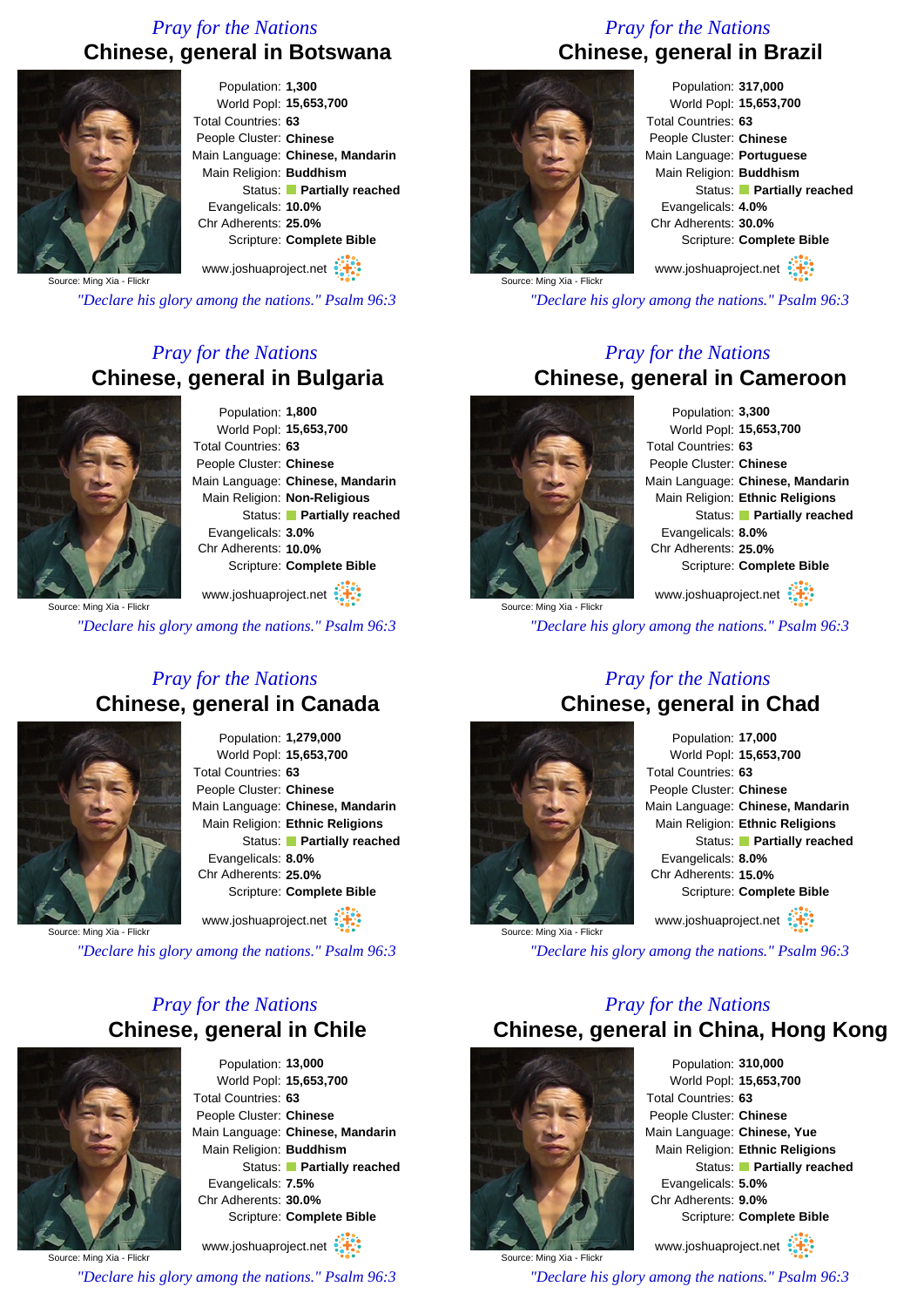#### *Pray for the Nations* **Chinese, general in Christmas Island**



Population: **800** World Popl: **15,653,700** Total Countries: **63** People Cluster: **Chinese** Main Language: **Language unknown** Main Religion: **Buddhism** Status: **Minimally Reached** Evangelicals: **2.00%** Chr Adherents: **14.00%** Scripture: **Unspecified**

www.joshuaproject.net

Source: Ming Xia - Flick

*"Declare his glory among the nations." Psalm 96:3*

#### *Pray for the Nations* **Chinese, general in Costa Rica**



Population: **39,000** World Popl: **15,653,700** Total Countries: **63** People Cluster: **Chinese** Main Language: **Chinese, Mandarin** Main Religion: **Christianity** Status: **Minimally Reached** Evangelicals: **1.30%** Chr Adherents: **30.00%** Scripture: **Complete Bible**

www.joshuaproject.net

*"Declare his glory among the nations." Psalm 96:3*

#### *Pray for the Nations* **Chinese, general in Czechia**



Population: **3,500** World Popl: **15,653,700** Total Countries: **63** People Cluster: **Chinese** Main Language: **Chinese, Mandarin** Main Religion: **Non-Religious** Status: **Partially reached** Evangelicals: **5.7%** Chr Adherents: **9.0%** Scripture: **Complete Bible**

www.joshuaproject.net

Source: Ming Xia - Flick

*"Declare his glory among the nations." Psalm 96:3*

#### *Pray for the Nations* **Chinese, general in Djibouti**



Population: **1,800** World Popl: **15,653,700** Total Countries: **63** People Cluster: **Chinese** Main Language: **Chinese, Mandarin** Main Religion: **Ethnic Religions** Status: **Partially reached** Evangelicals: **3.0%** Chr Adherents: **5.0%** Scripture: **Complete Bible**

Source: Ming Xia - Flickr www.joshuaproject.net *"Declare his glory among the nations." Psalm 96:3*

#### *Pray for the Nations* **Chinese, general in Colombia**



Population: **12,000** World Popl: **15,653,700** Total Countries: **63** People Cluster: **Chinese** Main Language: **Chinese, Mandarin** Main Religion: **Christianity** Status: **Superficially reached** Evangelicals: **2.0%** Chr Adherents: **60.0%** Scripture: **Complete Bible** www.joshuaproject.net

*"Declare his glory among the nations." Psalm 96:3*

#### *Pray for the Nations* **Chinese, general in Cyprus**



Population: **1,200** World Popl: **15,653,700** Total Countries: **63** People Cluster: **Chinese** Main Language: **Chinese, Mandarin** Main Religion: **Buddhism** Status: **Partially reached** Evangelicals: **3.0%** Chr Adherents: **12.0%** Scripture: **Complete Bible** www.joshuaproject.net

Source: Ming Xia - Flickr

*"Declare his glory among the nations." Psalm 96:3*

#### **Chinese, general in Denmark**



Population: **13,000** World Popl: **15,653,700** Total Countries: **63** People Cluster: **Chinese** Main Language: **Chinese, Mandarin** Main Religion: **Non-Religious** Status: **Partially reached** Evangelicals: **5.7%** Chr Adherents: **9.0%** Scripture: **Complete Bible** www.joshuaproject.net

*"Declare his glory among the nations." Psalm 96:3*

#### *Pray for the Nations* **Chinese, general in Dominican Republic**



Source: Ming Xia - Flickr

Population: **50,000** World Popl: **15,653,700** Total Countries: **63** People Cluster: **Chinese** Main Language: **Chinese, Mandarin** Main Religion: **Non-Religious** Status: **Partially reached** Evangelicals: **7.0%** Chr Adherents: **15.0%** Scripture: **Complete Bible**

www.joshuaproject.net

*"Declare his glory among the nations." Psalm 96:3*

*Pray for the Nations*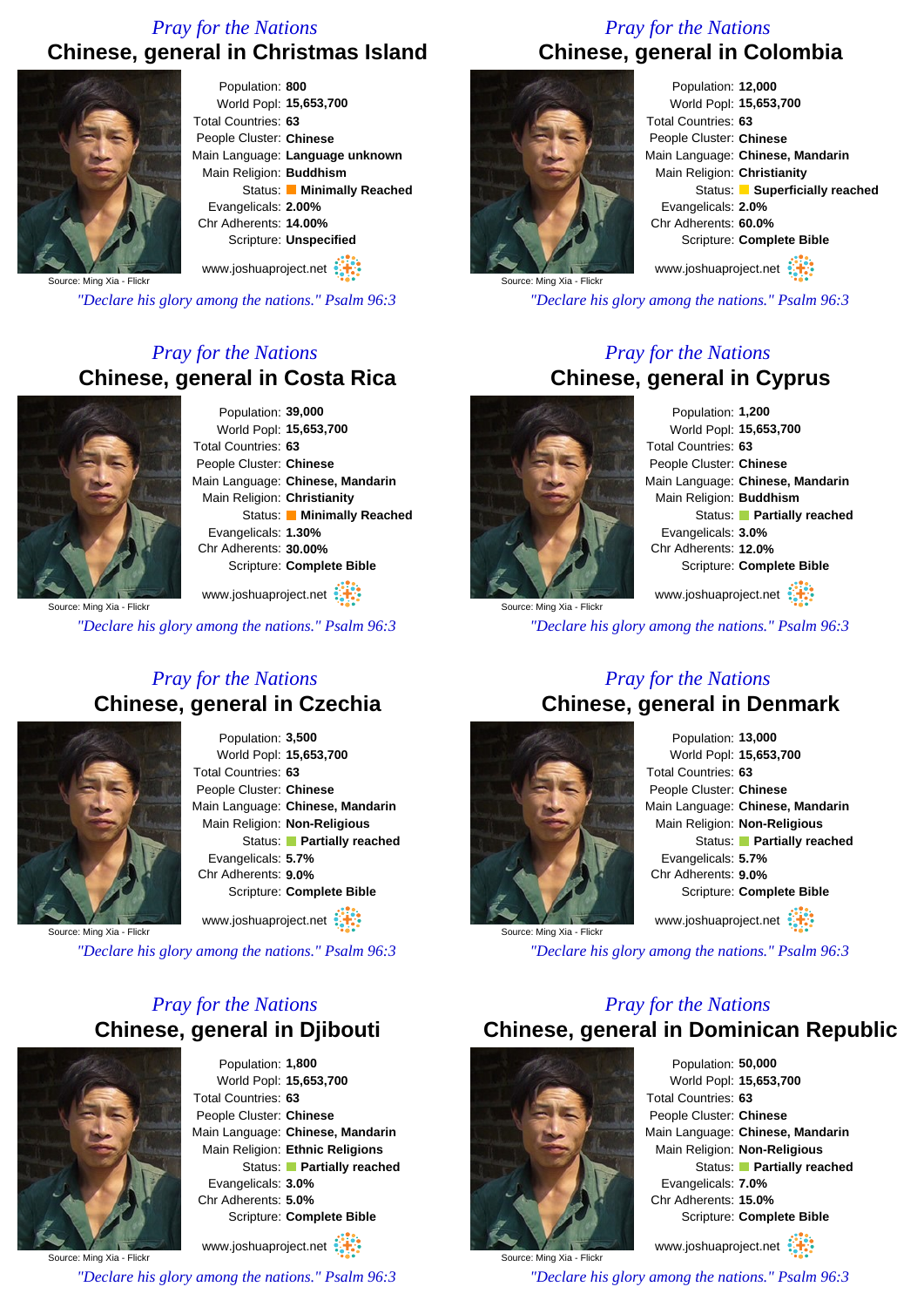#### *Pray for the Nations* **Chinese, general in Egypt**



Population: **7,300** World Popl: **15,653,700** Total Countries: **63** People Cluster: **Chinese** Main Language: **Chinese, Mandarin** Main Religion: **Ethnic Religions** Status: **Partially reached** Evangelicals: **8.0%** Chr Adherents: **15.0%** Scripture: **Complete Bible**

www.joshuaproject.net

Source: Ming Xia - Flick

*"Declare his glory among the nations." Psalm 96:3*

#### *Pray for the Nations* **Chinese, general in France**



Population: **39,000** World Popl: **15,653,700** Total Countries: **63** People Cluster: **Chinese** Main Language: **French** Main Religion: **Non-Religious** Status: **Partially reached** Evangelicals: **5.0%** Chr Adherents: **8.0%** Scripture: **Complete Bible**

www.joshuaproject.net :

*"Declare his glory among the nations." Psalm 96:3*

#### *Pray for the Nations* **Chinese, general in Ghana**



Population: **12,000** World Popl: **15,653,700** Total Countries: **63** People Cluster: **Chinese** Main Language: **Chinese, Mandarin** Main Religion: **Non-Religious** Status: **Partially reached** Evangelicals: **3.0%** Chr Adherents: **7.0%** Scripture: **Complete Bible**

www.joshuaproject.net

Source: Ming Xia - Flick

*"Declare his glory among the nations." Psalm 96:3*

#### *Pray for the Nations* **Chinese, general in Hungary**



Population: **20,000** World Popl: **15,653,700** Total Countries: **63** People Cluster: **Chinese** Main Language: **Chinese, Mandarin** Main Religion: **Non-Religious** Status: **Partially reached** Evangelicals: **5.7%** Chr Adherents: **8.0%** Scripture: **Complete Bible**

Source: Ming Xia - Flickr www.joshuaproject.net *"Declare his glory among the nations." Psalm 96:3*

#### *Pray for the Nations* **Chinese, general in Ethiopia**



Population: **40,000** World Popl: **15,653,700** Total Countries: **63** People Cluster: **Chinese** Main Language: **Chinese, Mandarin** Main Religion: **Non-Religious** Status: **Partially reached** Evangelicals: **5.7%** Chr Adherents: **8.0%** Scripture: **Complete Bible** www.joshuaproject.net

*"Declare his glory among the nations." Psalm 96:3*

#### *Pray for the Nations* **Chinese, general in Germany**



Population: **189,000** World Popl: **15,653,700** Total Countries: **63** People Cluster: **Chinese** Main Language: **German, Standard** Main Religion: **Non-Religious** Status: **Partially reached** Evangelicals: **5.7%** Chr Adherents: **8.0%** Scripture: **Complete Bible**

*"Declare his glory among the nations." Psalm 96:3*

#### **Chinese, general in Greece** Population: **19,000** World Popl: **15,653,700** Total Countries: **63**

People Cluster: **Chinese** Main Language: **Chinese, Mandarin** Main Religion: **Non-Religious** Status: **Partially reached** Evangelicals: **3.0%** Chr Adherents: **10.0%** Scripture: **Complete Bible** www.joshuaproject.net

Source: Ming Xia - Flickr

*"Declare his glory among the nations." Psalm 96:3*

#### *Pray for the Nations* **Chinese, general in Iran**



Source: Ming Xia - Flickr

Population: **3,400** World Popl: **15,653,700** Total Countries: **63** People Cluster: **Chinese** Main Language: **Chinese, Mandarin** Main Religion: **Ethnic Religions** Status: **Partially reached** Evangelicals: **8.0%** Chr Adherents: **15.0%** Scripture: **Complete Bible**

www.joshuaproject.net

*"Declare his glory among the nations." Psalm 96:3*



www.joshuaproject.net *Pray for the Nations*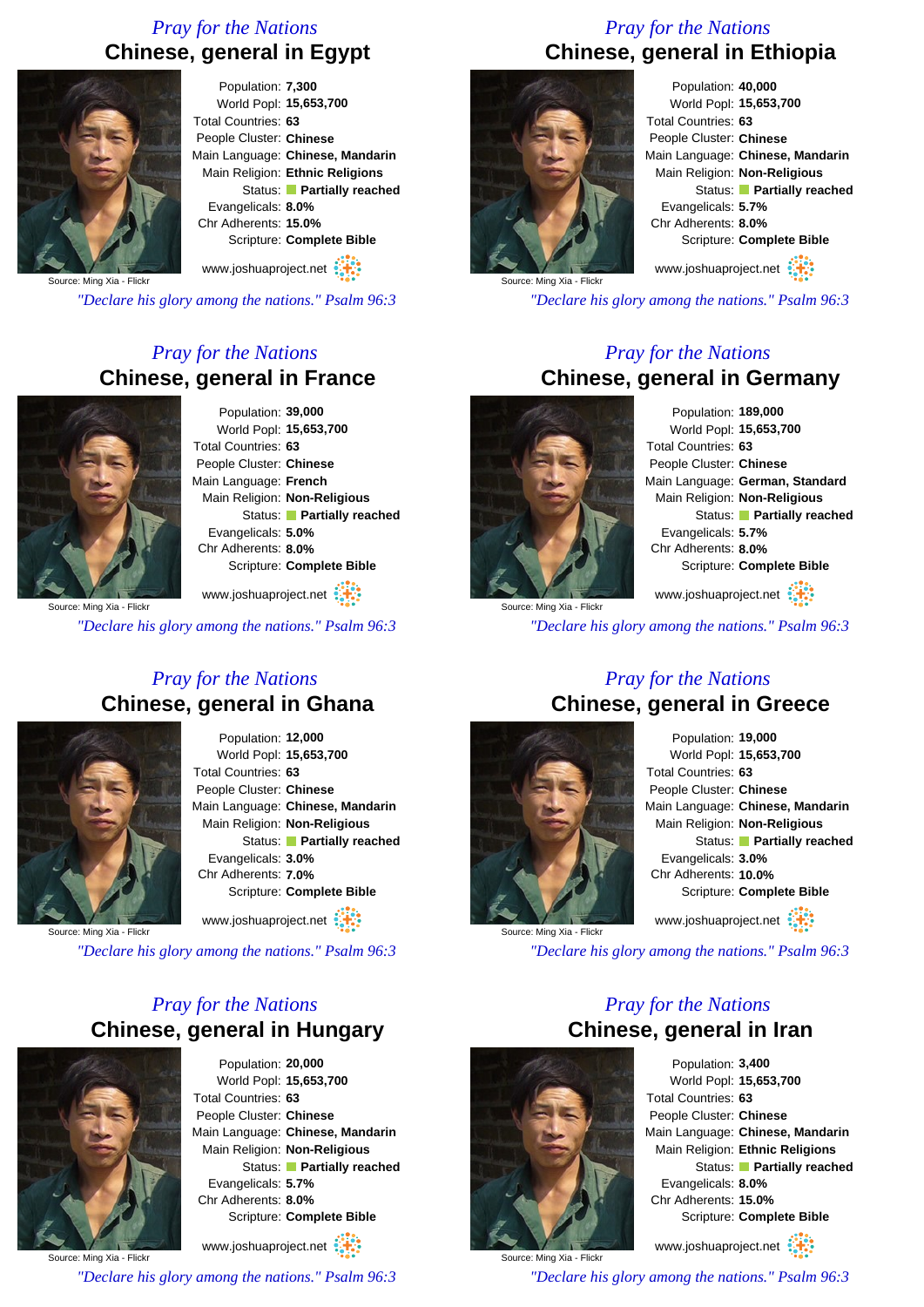#### *Pray for the Nations* **Chinese, general in Ireland**



Population: **12,000** World Popl: **15,653,700** Total Countries: **63** People Cluster: **Chinese** Main Language: **English** Main Religion: **Non-Religious** Status: **Partially reached** Evangelicals: **5.0%** Chr Adherents: **8.0%** Scripture: **Complete Bible**

www.joshuaproject.net

Source: Ming Xia - Flick

*"Declare his glory among the nations." Psalm 96:3*

#### *Pray for the Nations* **Chinese, general in Kenya**



Population: **37,000** World Popl: **15,653,700** Total Countries: **63** People Cluster: **Chinese** Main Language: **Chinese, Mandarin** Main Religion: **Non-Religious** Status: **Unreached** Evangelicals: **1.00%** Chr Adherents: **4.00%** Scripture: **Complete Bible**

www.joshuaproject.net

*"Declare his glory among the nations." Psalm 96:3*

#### *Pray for the Nations* **Chinese, general in Kyrgyzstan**



Population: **1,000** World Popl: **15,653,700** Total Countries: **63** People Cluster: **Chinese** Main Language: **Chinese, Mandarin** Main Religion: **Buddhism** Status: **Unreached** Evangelicals: **2.00%** Chr Adherents: **4.43%** Scripture: **Complete Bible**

www.joshuaproject.net

Source: Ming Xia - Flick

*"Declare his glory among the nations." Psalm 96:3*

#### *Pray for the Nations* **Chinese, general in Madagascar**



Population: **73,000** World Popl: **15,653,700** Total Countries: **63** People Cluster: **Chinese** Main Language: **Chinese, Mandarin** Main Religion: **Non-Religious** Status: **Partially reached** Evangelicals: **5.7%** Chr Adherents: **8.0%** Scripture: **Complete Bible**

Source: Ming Xia - Flickr www.joshuaproject.net *"Declare his glory among the nations." Psalm 96:3*

#### *Pray for the Nations* **Chinese, general in Kazakhstan**



Population: **3,600** World Popl: **15,653,700** Total Countries: **63** People Cluster: **Chinese** Main Language: **Chinese, Mandarin** Main Religion: **Ethnic Religions** Status: **Unreached** Evangelicals: **2.00%** Chr Adherents: **4.00%** Scripture: **Complete Bible** www.joshuaproject.net

Source: Ming Xia - Flickr

*"Declare his glory among the nations." Psalm 96:3*

#### *Pray for the Nations* **Chinese, general in Korea, South**



Source: Ming Xia - Flickr

Population: **1,041,000** World Popl: **15,653,700** Total Countries: **63** People Cluster: **Chinese** Main Language: **Chinese, Mandarin** Main Religion: **Non-Religious** Status: **Partially reached** Evangelicals: **5.0%** Chr Adherents: **8.0%** Scripture: **Complete Bible** www.joshuaproject.net

*"Declare his glory among the nations." Psalm 96:3*

#### *Pray for the Nations* **Chinese, general in Lesotho**



Population: **5,100** World Popl: **15,653,700** Total Countries: **63** People Cluster: **Chinese** Main Language: **Chinese, Mandarin** Main Religion: **Ethnic Religions** Status: **Partially reached** Evangelicals: **6.0%** Chr Adherents: **12.0%** Scripture: **Complete Bible** www.joshuaproject.net

*"Declare his glory among the nations." Psalm 96:3*

#### *Pray for the Nations* **Chinese, general in Mauritius**



Population: **20,000** World Popl: **15,653,700** Total Countries: **63** People Cluster: **Chinese** Main Language: **Chinese, Mandarin** Main Religion: **Non-Religious** Status: **Partially reached** Evangelicals: **5.0%** Chr Adherents: **9.0%** Scripture: **Complete Bible** www.joshuaproject.net

Source: Ming Xia - Flickr *"Declare his glory among the nations." Psalm 96:3*

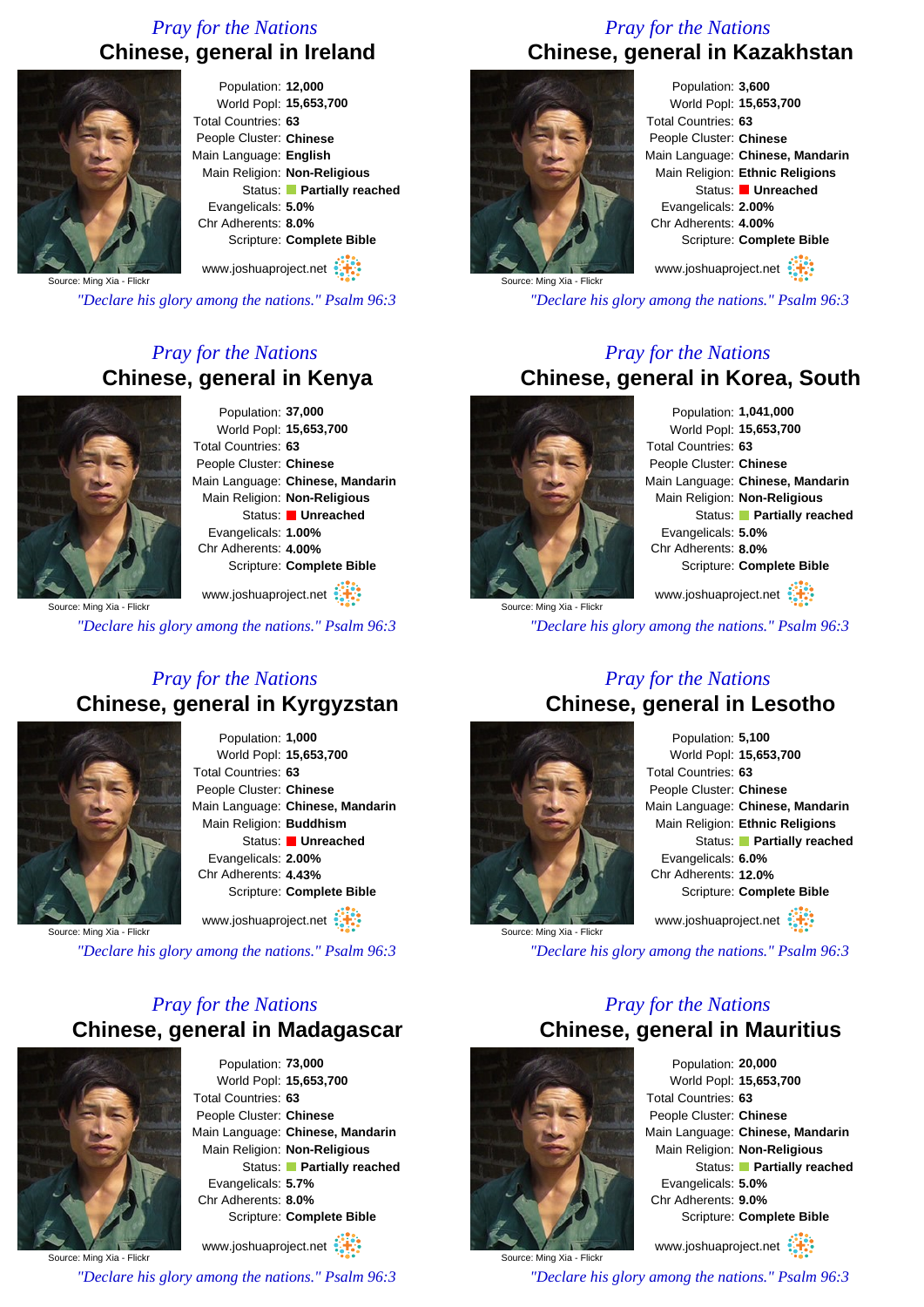#### *Pray for the Nations* **Chinese, general in Mexico**



Population: **13,000** World Popl: **15,653,700** Total Countries: **63** People Cluster: **Chinese** Main Language: **Spanish** Main Religion: **Non-Religious** Status: **Partially reached** Evangelicals: **5.7%** Chr Adherents: **8.0%** Scripture: **Complete Bible**

www.joshuaproject.net

Source: Ming Xia - Flick

*"Declare his glory among the nations." Psalm 96:3*

#### *Pray for the Nations* **Chinese, general in Mongolia**



Population: **46,000** World Popl: **15,653,700** Total Countries: **63** People Cluster: **Chinese** Main Language: **Chinese, Mandarin** Main Religion: **Non-Religious** Status: **Partially reached** Evangelicals: **3.0%** Chr Adherents: **6.0%** Scripture: **Complete Bible**

www.joshuaproject.net

*"Declare his glory among the nations." Psalm 96:3*

#### *Pray for the Nations* **Chinese, general in Portugal**



Population: **26,000** World Popl: **15,653,700** Total Countries: **63** People Cluster: **Chinese** Main Language: **Chinese, Mandarin** Main Religion: **Non-Religious** Status: **Partially reached** Evangelicals: **5.7%** Chr Adherents: **9.0%** Scripture: **Complete Bible**

www.joshuaproject.net

Source: Ming Xia - Flick

*"Declare his glory among the nations." Psalm 96:3*

#### *Pray for the Nations* **Chinese, general in Romania**



Population: **10,000** World Popl: **15,653,700** Total Countries: **63** People Cluster: **Chinese** Main Language: **Chinese, Mandarin** Main Religion: **Ethnic Religions** Status: **Partially reached** Evangelicals: **3.0%** Chr Adherents: **9.0%** Scripture: **Complete Bible**

Source: Ming Xia - Flickr www.joshuaproject.net *"Declare his glory among the nations." Psalm 96:3*

#### *Pray for the Nations* **Chinese, general in Micronesia, Fed. States**



Population: **600** World Popl: **15,653,700** Total Countries: **63** People Cluster: **Chinese** Main Language: **Chinese, Mandarin** Main Religion: **Non-Religious** Status: **Partially reached** Evangelicals: **3.0%** Chr Adherents: **6.0%** Scripture: **Complete Bible** www.joshuaproject.net

Source: Ming Xia - Flickr

*"Declare his glory among the nations." Psalm 96:3*

#### *Pray for the Nations* **Chinese, general in New Zealand**



Population: **55,000** World Popl: **15,653,700** Total Countries: **63** People Cluster: **Chinese** Main Language: **English** Main Religion: **Non-Religious** Status: **Partially reached** Evangelicals: **5.7%** Chr Adherents: **9.0%** Scripture: **Complete Bible** www.joshuaproject.net

Source: Ming Xia - Flickr

*"Declare his glory among the nations." Psalm 96:3*

#### *Pray for the Nations* **Chinese, general in Puerto Rico**



Population: **2,200** World Popl: **15,653,700** Total Countries: **63** People Cluster: **Chinese** Main Language: **Spanish** Main Religion: **Non-Religious** Status: **Partially reached** Evangelicals: **5.7%** Chr Adherents: **6.0%** Scripture: **Complete Bible** www.joshuaproject.net

*"Declare his glory among the nations." Psalm 96:3*

#### *Pray for the Nations* **Chinese, general in Russia**



Source: Ming Xia - Flickr

Population: **29,000** World Popl: **15,653,700** Total Countries: **63** People Cluster: **Chinese** Main Language: **Russian** Main Religion: **Non-Religious** Status: **Partially reached** Evangelicals: **5.7%** Chr Adherents: **6.0%** Scripture: **Complete Bible** www.joshuaproject.net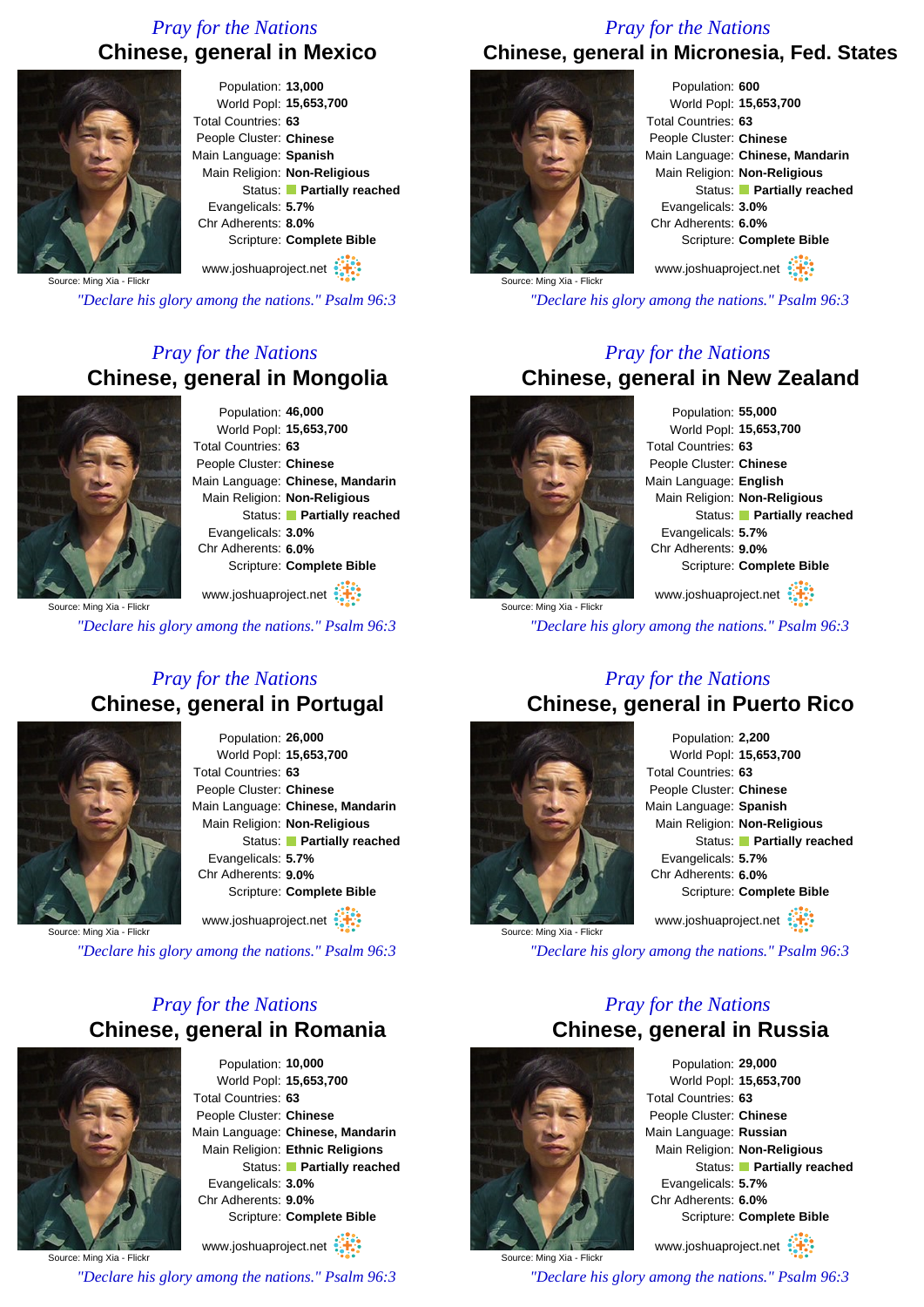#### *Pray for the Nations* **Chinese, general in Senegal**



Population: **1,700** World Popl: **15,653,700** Total Countries: **63** People Cluster: **Chinese** Main Language: **Chinese, Mandarin** Main Religion: **Ethnic Religions** Status: **Significantly reached** Evangelicals: **11.0%** Chr Adherents: **18.0%** Scripture: **Complete Bible**

www.joshuaproject.net

Source: Ming Xia - Flick

*"Declare his glory among the nations." Psalm 96:3*

#### *Pray for the Nations* **Chinese, general in Slovakia**



Population: **2,700** World Popl: **15,653,700** Total Countries: **63** People Cluster: **Chinese** Main Language: **Chinese, Mandarin** Main Religion: **Non-Religious** Status: **Minimally Reached** Evangelicals: **1.00%** Chr Adherents: **7.00%** Scripture: **Complete Bible**

Source: Ming Xia - Flickr www.joshuaproject.net :

*"Declare his glory among the nations." Psalm 96:3*

#### *Pray for the Nations* **Chinese, general in South Sudan**



Population: **1,600** World Popl: **15,653,700** Total Countries: **63** People Cluster: **Chinese** Main Language: **Chinese, Mandarin** Main Religion: **Ethnic Religions** Status: **Significantly reached** Evangelicals: **12.0%** Chr Adherents: **20.0%** Scripture: **Complete Bible**

www.joshuaproject.net

Source: Ming Xia - Flick

*"Declare his glory among the nations." Psalm 96:3*

#### *Pray for the Nations* **Chinese, general in Tajikistan**



Population: **1,000** World Popl: **15,653,700** Total Countries: **63** People Cluster: **Chinese** Main Language: **Chinese, Mandarin** Main Religion: **Non-Religious** Status: **Minimally Reached** Evangelicals: **0.00%** Chr Adherents: **10.00%** Scripture: **Complete Bible**

Source: Ming Xia - Flickr www.joshuaproject.net *"Declare his glory among the nations." Psalm 96:3*

#### *Pray for the Nations* **Chinese, general in Serbia**



Population: **14,000** World Popl: **15,653,700** Total Countries: **63** People Cluster: **Chinese** Main Language: **Chinese, Mandarin** Main Religion: **Non-Religious** Status: **Partially reached** Evangelicals: **4.0%** Chr Adherents: **5.0%** Scripture: **Complete Bible** www.joshuaproject.net

*"Declare his glory among the nations." Psalm 96:3*

#### *Pray for the Nations* **Chinese, general in South Africa**



Population: **366,000** World Popl: **15,653,700** Total Countries: **63** People Cluster: **Chinese** Main Language: **English** Main Religion: **Non-Religious** Status: **Partially reached** Evangelicals: **5.7%** Chr Adherents: **8.0%** Scripture: **Complete Bible** www.joshuaproject.net

Source: Ming Xia - Flickr

*"Declare his glory among the nations." Psalm 96:3*

*Pray for the Nations*

### **Chinese, general in Sudan** Population: **6,700**

World Popl: **15,653,700** Total Countries: **63** People Cluster: **Chinese** Main Language: **Chinese, Mandarin** Main Religion: **Ethnic Religions** Status: **Partially reached** Evangelicals: **9.0%** Chr Adherents: **15.0%** Scripture: **Complete Bible** www.joshuaproject.net

*"Declare his glory among the nations." Psalm 96:3*

*Pray for the Nations*

# **Thai-Chinese in Thailand**

Population: **5,705,000** World Popl: **15,653,700** Total Countries: **63** People Cluster: **Chinese** Main Language: **Thai** Main Religion: **Buddhism** Status: **Partially reached** Evangelicals: **2.7%** Chr Adherents: **4.0%** Scripture: **Complete Bible** www.joshuaproject.net

Source: Ming Xia - Flickr *"Declare his glory among the nations." Psalm 96:3*



Source: Ming Xia - Flickr